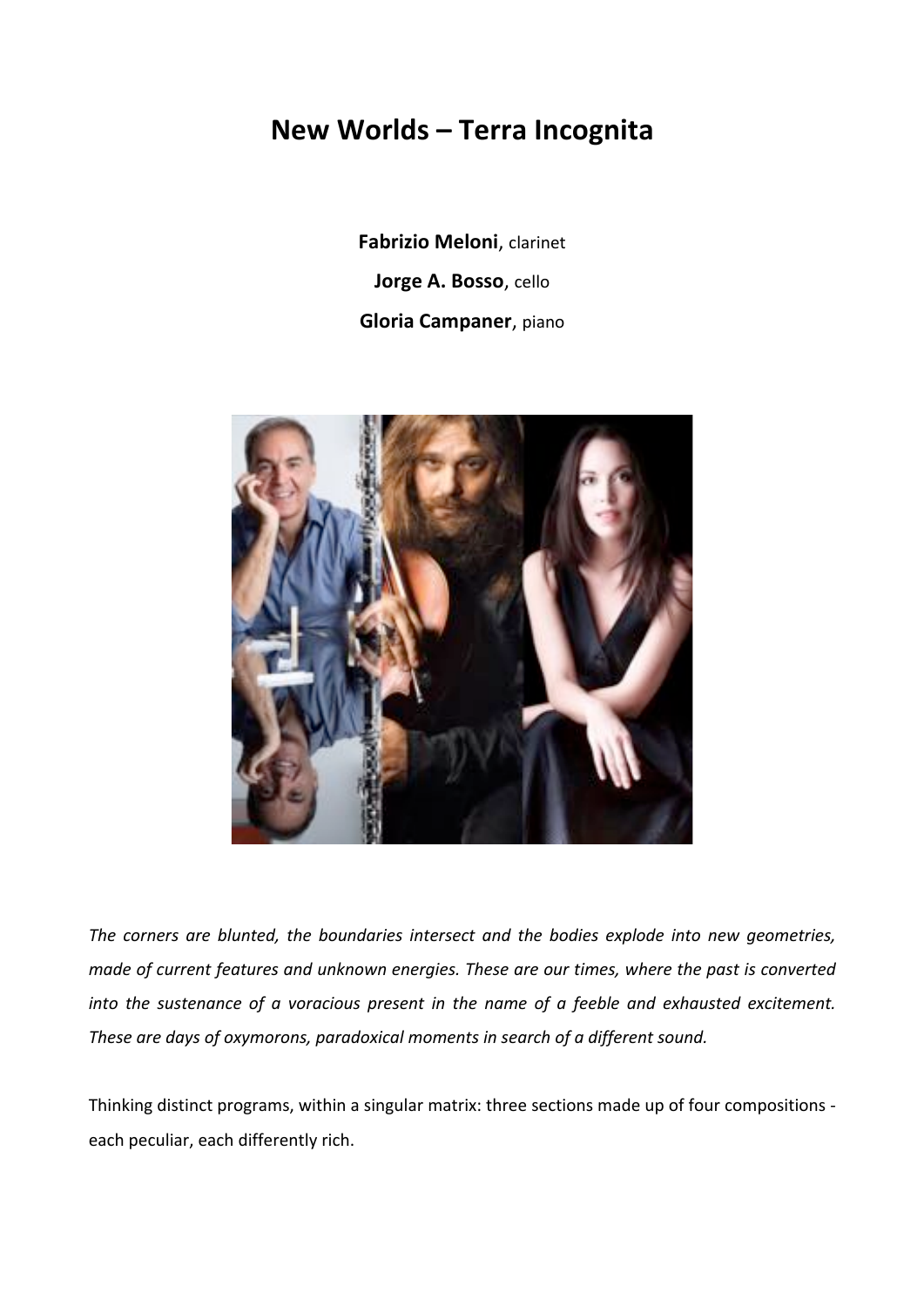**Tradition, Between XX and XXI centuries, and ... Towards an originality of transcription.** The possible choices and combinations allow for countless paths and various sound territories.

*Fabrizio\$Meloni,\$Jorge\$Bosso\$and\$Gloria\$Campaner propose\$a\$polychrome\$and\$conspicuous\$lane of\$ subjectivity,\$as their\$unique\$artistic\$experience.*

The great repertoire of eternal music merges into an artistic gesture of substantial power and *frank\$communication.\$*

The poetics of a progressive rock under a different lens blends with the new tango - live and current music - by Astor Piazzolla and Jorge Bosso. The eclectic sound of George Antheil, the creative vigor of Zappa, the exquisite mood of Satie offer visions and metaphors full of stimulus and enthusiasm. Bosso and Montalbetti add to the ambitious versatility.

A profitable space where the art of transcription is transformed into truthful thinking and most *famous trios shape a nowadays sign pervaded with an archaic and compelling contemporaneity.* 



The oxymoron follows us, haunts us. Diversity becomes enrichment, an opportunity for prosperity *because art is a continuous path where the exchange of features takes part in forging the incessant* and tenacious and persistent ancient future!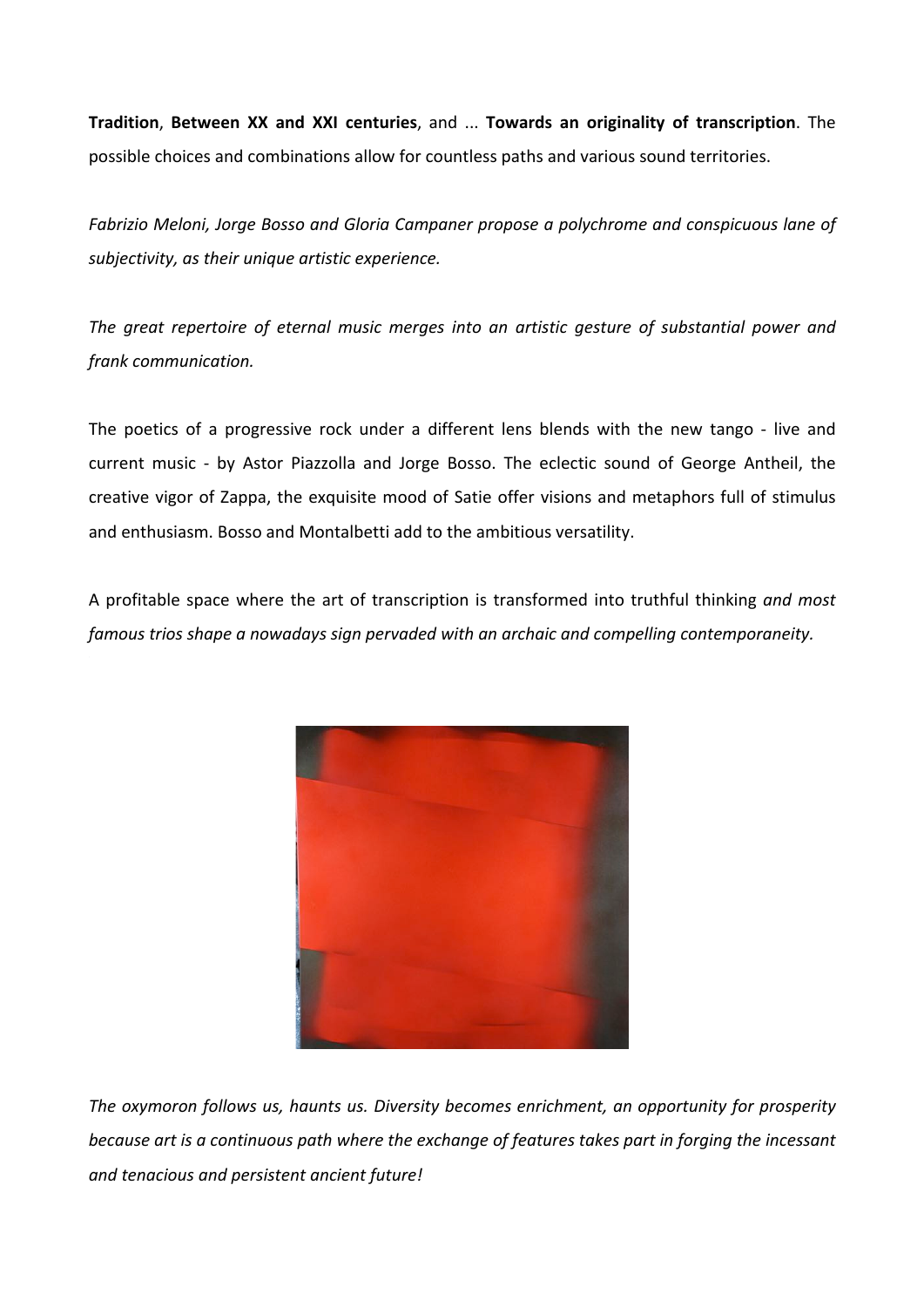## **La\$musica**

## o **Tradition**

| ٠         | Trio in A minor for clarinet, cello and piano op. 114 | Johannes Brahms (25')     |
|-----------|-------------------------------------------------------|---------------------------|
| Allegro   |                                                       |                           |
| Adagio    |                                                       |                           |
|           | Andantino grazioso                                    |                           |
| Allegro   |                                                       |                           |
| ٠         | Trio in E minor n°2 op. 67                            | Dmitri Shostakovich (28') |
|           | (transcr. Jorge A. Bosso)                             |                           |
|           | Andante - Moderato                                    |                           |
|           | Allegro con brio                                      |                           |
| Largo     |                                                       |                           |
|           | Allegretto                                            |                           |
| $\bullet$ | Trio for clarinet, cello and piano                    | Nino Rota (16')           |
| Allegro   |                                                       |                           |
|           | Andante                                               |                           |
|           | Allegrissimo                                          |                           |
|           | Four duets op. 78                                     | Robert Schumann (10')     |
|           | (transcr. Jorge A. Bosso)                             |                           |
|           | Tanzlied (Rückert)                                    |                           |
|           | Er und Sie (Kerner)                                   |                           |
|           | Ich denke dein (Goethe)                               |                           |
|           | Wiegenlied (Hebbel)                                   |                           |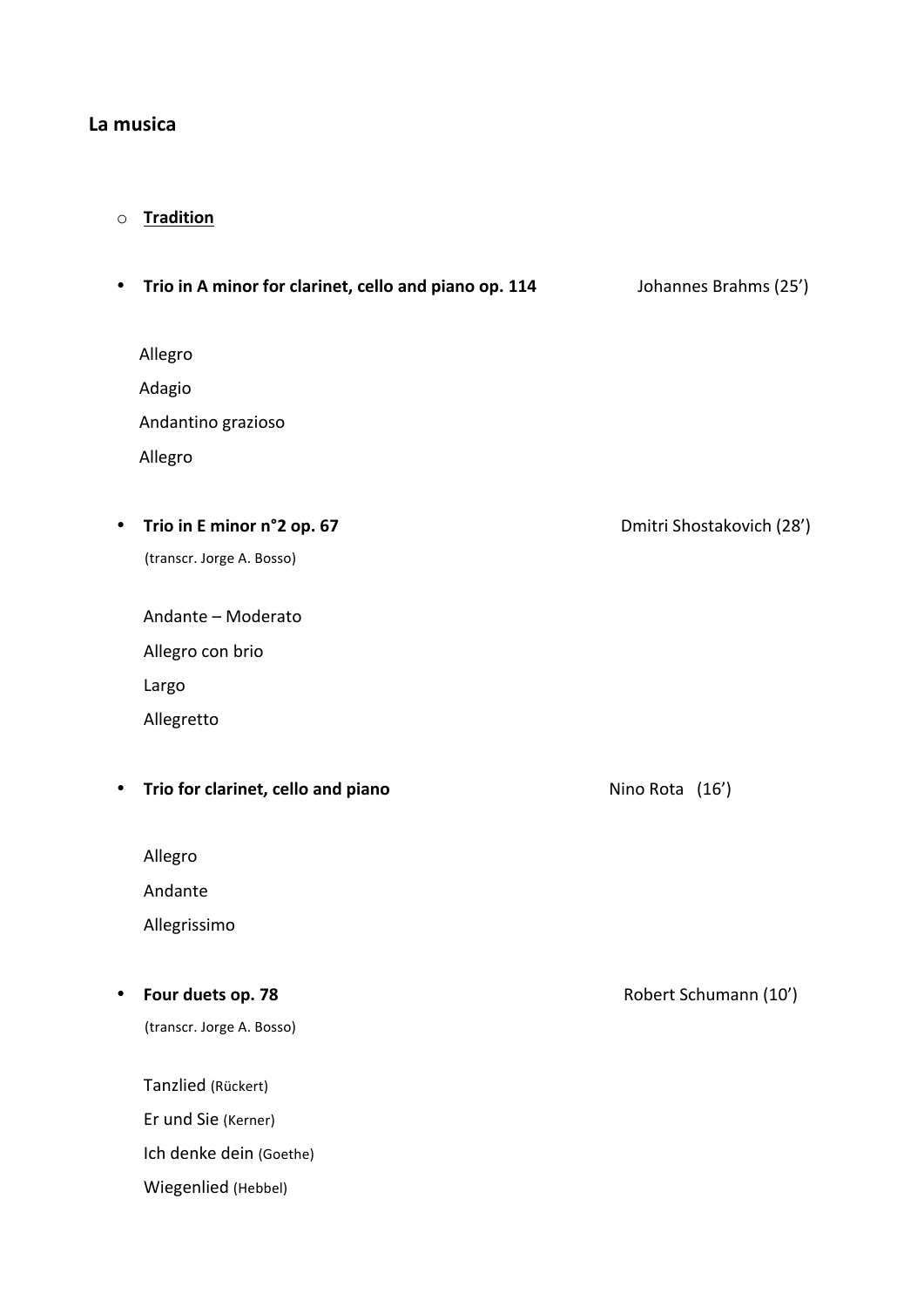## $\circ$  **Between XX and XXI centuries**

| <b>Ballet Mécanique (rev. 1952)</b>                  | George Antheil (17')    |
|------------------------------------------------------|-------------------------|
| (transcr. Jorge A. Bosso)                            |                         |
|                                                      |                         |
| The Magnifying Glass (2019)                          | Jorge A. Bosso (13')    |
|                                                      |                         |
| A ricompor l'infranto (2014)                         | Mauro Montalbetti (10') |
|                                                      |                         |
| Trois Morceaux en forme du Poire (1903)<br>$\bullet$ | Erik Satie (12')        |
| (transcr. Jorge A. Bosso)                            |                         |

### ○ **… Towards an originality of transcription**

| Sinister Footwear         | Frank Zappa/Jorge A. Bosso (10') |
|---------------------------|----------------------------------|
| (transcr. Jorge A. Bosso) |                                  |
|                           |                                  |
| Promenade I               | Jorge A. Bosso                   |
| Invierno Porteño          | Astor Piazzolla/Jorge A. Bosso   |
| Promenade II              | Jorge A. Bosso                   |
|                           |                                  |

**\$\$\$\$\$\$\$\$\$\$\$\$ Primavera\$Porteña\$\$\$\$\$\$\$\$\$\$\$\$\$\$\$\$\$\$\$\$\$\$\$\$\$\$\$\$\$\$\$\$\$\$\$\$\$\$\$\$\$\$\$\$\$\$\$\$\$\$\$\$\$\$\$\$\$\$\$\$\$\$\$\$\$\$\$\$\$\$\$**Astor"Piazzolla/Jorge"A."Bosso

 $(24')$ 

- **Toccata\$\$\$\$\$\$\$\$\$\$\$\$\$\$\$\$\$\$\$\$\$\$\$\$\$\$\$\$\$\$\$\$\$\$\$\$\$\$\$\$\$\$\$\$\$\$\$\$\$\$\$\$\$\$\$\$\$\$\$\$\$\$\$\$\$\$\$\$\$\$\$\$\$\$\$\$\$\$\$\$\$\$\$\$\$\$\$\$\$\$\$\$\$\$\$\$\$\$\$\$\$\$\$**Alberto"Ginastera"(9')" (après Emerson Lake & Palmer, transcr. Jorge A. Bosso)
- **Proclamation\$\$\$\$\$\$\$\$\$\$\$\$\$\$\$\$\$\$\$\$\$\$\$\$\$\$\$\$\$\$\$\$\$\$\$\$\$\$\$\$\$\$\$\$\$\$\$\$\$\$\$\$\$\$\$\$\$\$\$\$\$\$\$\$\$\$\$\$\$\$\$\$\$\$\$**Minnear/Shulman/Shulman"(8') (après Gentle Giant, transcr. Jorge A. Bosso)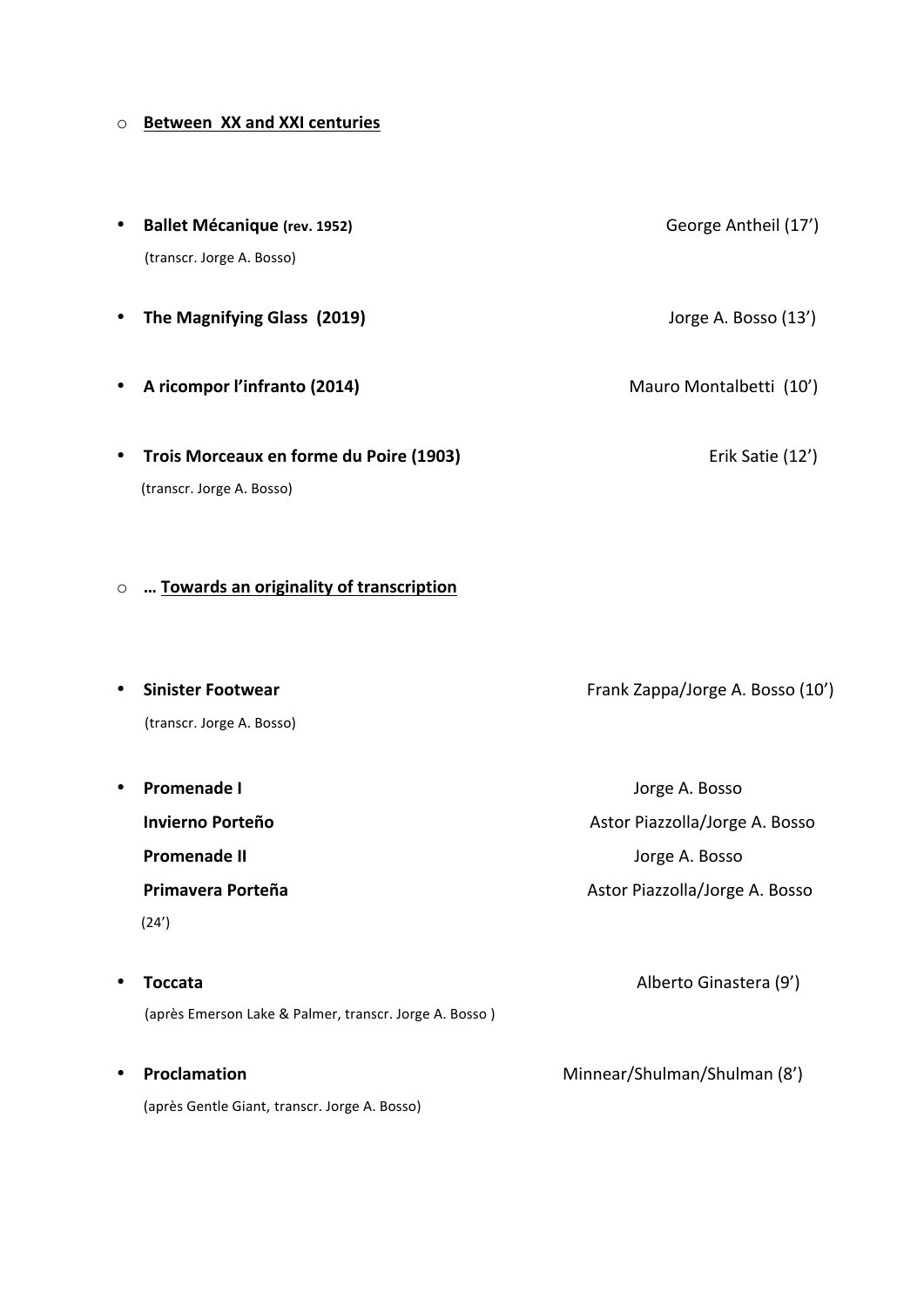### **Fabrizio\$Meloni**



Fabrizio Meloni, since 1984, is the first solo clarinet chair of the Orchestra

and the Philharmonic of the Teatro alla Scala in Milan. He has finished his clarinet studies at Milan's Conservatorio G. Verdi with *summa cum laude* and the special mention for his artistic achievement. Winner dozens of national and international prizes (ARD Munchen-1987- Prague –1987-, among all), he has been partner of soloists of international reputation: Bruno Canino, Alexander Lonquich, Michele Campanella, Heinrich Schiff, Friederich Gulda, Nazzareno Carusi, Editha Gruberova, the Hagen Quartet, Myung-Whun Chung, Philip Moll and the Fine Arts Quartet. He has toured the United States and Israel with the *Quintetto a Fiati Italiano*, performing works specially dedicated to this ensemble by Luciano Berio (with whom he has collaborated along the vears 1989-1994) and Salvatore Sciarrino receiving enthousiastic consents of public and critic. The same success he has had in various series of concerts in Japan with Phillip Moll and *I Solisti della Scala* (Tokyo and Osaka), performing a program of Italian Opera's collections recorded in the CD *I Fiati all'Opera* (DAD Records). In 2007 he has toured Italy, Germany, the United States, Australia and Japan playing duo with the pianist Nazzareno Carusi, celebrating the anniversaries of Johannes Brahms and Domenico Scarlatti. After their performance for the Hamburg's Brahms-Gesellschaft, Cord Garben (the artistic producer of Arturo Benedetti Michelangeli's Deutsche Grammophone recordings) has written: « The listening to their recital has been an unforgettable adventure ». He has realised various recordings: the Sinfonia Concertante and the **Concert K 622** with the Philharmonic Orchestra of Teatro alla Scala conducted by Riccardo Muti; Pulcherrima Ignota with the *Bairav Ensemble*: tribute to the tzigane music in the world; *Duo Obliquo* with Carlo Boccadoro; the Quintets by Mozart and Brahms; the Histoire du Soldat by Stravinskij in the double version for trio and settimino with Domenico Nordio, Giorgia Tomassi and I Solisti della Scala; the **Quatuor pour la Fin des Temps** by Messiaen with the Trio Johannes. For the most prestigious Italian musical magazine, AMADEUS, he has published the Concertos for clarinetto and orchestra by Rossini, Donizetti and Mercadante with the Accademia Filarmonica of Verona; and the two Sonatas op. 120 by Brahms with Nazzareno Carusi: this recording has been defined « skillful »by the same review.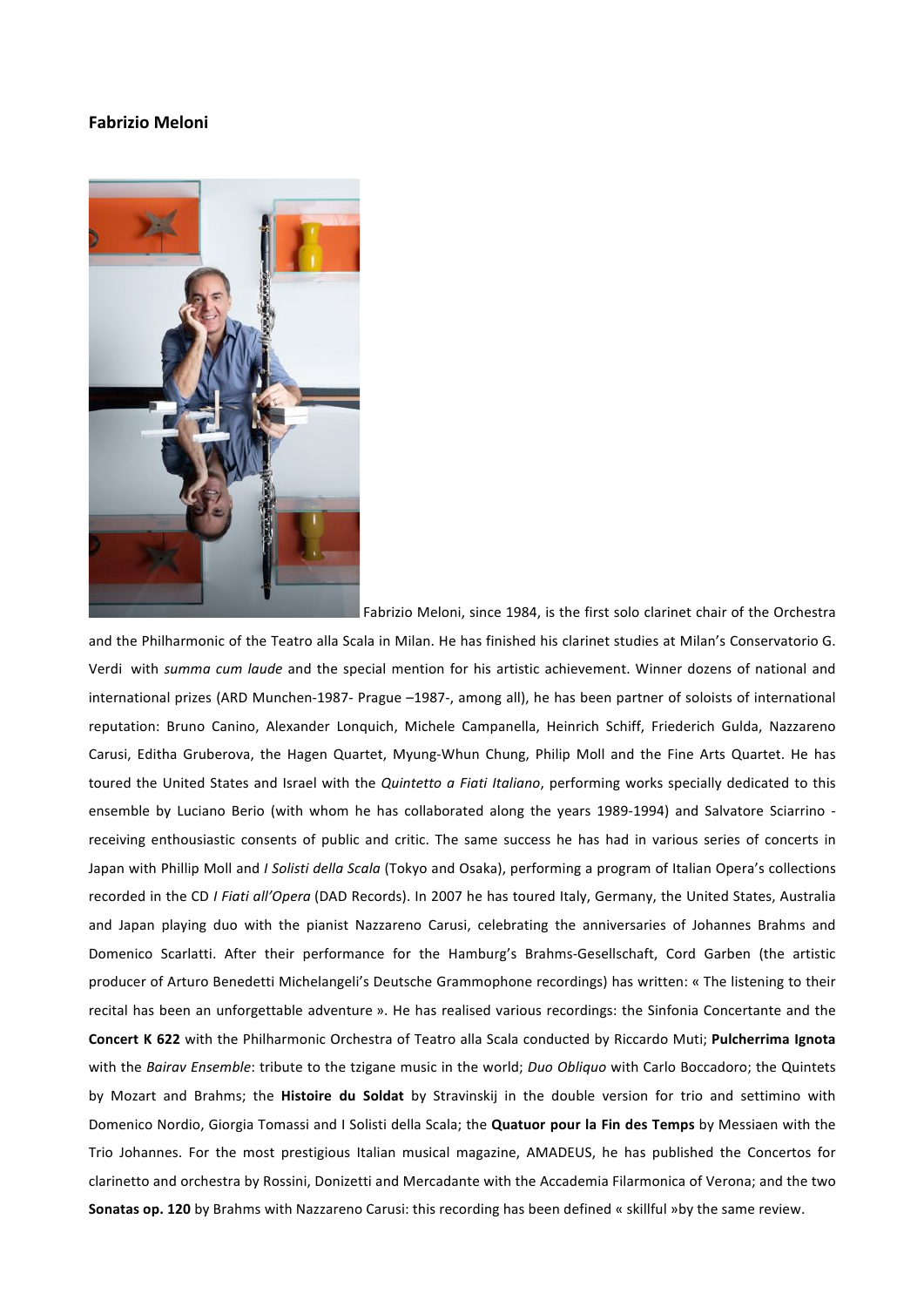In 2009 was released several recordings: the DVD « Duets »(Warner), the Francaix/Nielsen/Copland's Clarinet Concertos (Amadeus), and « Ol ari Nyiro Diary » (by Fabrizio Meloni & Roberto Prosseda, from novels by Kuki Gallman. He has given masterclass for the Paris' Conservatory of Music, the Advanced Conservatory of Italian Switzerland in Lugano, the Tokyo University, the New York's Manhattan School, the Chicago's NorthEastern Illinois University, the Academy Ca' Zenobio in Treviso and for the summer courses of Monterubbiano (AP). He also teaches for the Teatro alla Scala's Academy, the Conservatorio di Udine (Italy) and the Conservatorio de Musica in Zaragoza (Spain). He is author of the book « The Clarinet », published by Zecchini Editore, and prefaced by Riccardo Muti. The tv channel Sky-Classica has devoted a documentary to his artistic life. In May 2012, he conducted the 'Mass in C Min KV417' with the 'Orch. Sinfonica Abruzzese' and the singers of the 'Academia del Teatro alla Scala'. In November 2012, the Catalan radio program 'Impression' dedicated to Fabrizio an entire week of programming. In Summer 2015, the Meloni-Yoshikawa duo went on tour in Japan and performed at the prestigious Suntory Hall – Tokyo, an event that has produced a documentary published by NHK (Japanese National Television Channel) in the 'Classic Club' series and subsequently broadcasted by NHK-FM radio 'Best of Classic' program. In 2015, DEUTSCHE GRAMMOPHON released the cd 'VIEF ET RYTHMIQUE' entirely devoted to the French repertoire for Clarinet and Piano (with T.Yoshikawa).

In 2016, DEUTSCHE GRAMMOPHON released a new CD entirely dedicated to Mozart performed with the basset clarinet.

#### Jorge A. Bosso



- Une création de Jorge Bosso digne d'illustrer un film de Tim Burton ne fut pas éclipsée par Martha Argerich en solo …

Martha Argerich Festival, Lugano, Diapason Magazine

On January 2014 Decca released his version of Piazzolla's Las Cuatro Estaciones Porteñas performed by Enrico Dindo and *I Solisti di Pavia*. During the same year JB premiered Tre Meditazioni for mixed choir a cappella and solo cello at the cathedral of Vicenza, commissioned by the Festival Biblico during the opening speech of the cardinal Gianfranco Ravasi. He had the privilege to make an offer of the composition to the Pope as a gift in October 2015 – published by Casa Musicale Sonzogno.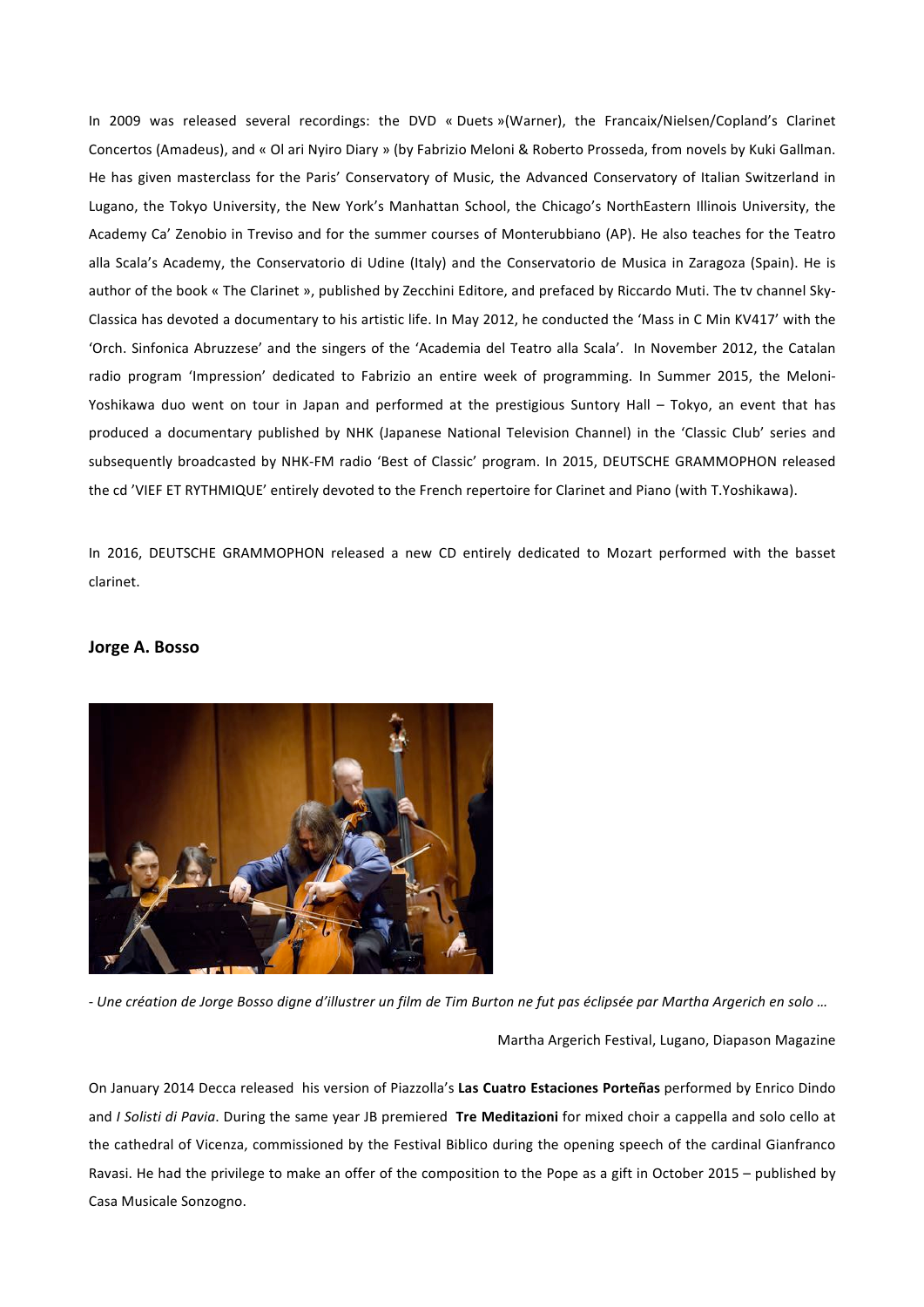On the fall of 2014 JB conducted the premiere of VALENTINA! Un violoncello a fumetti at Teatro Fraschini with Enrico Dindo and *I Solisti di Pavia*.

On 2018 he was commissioned two major works - Der Dichter spricht Schumann/Bosso and Das Buchstabenhaus - by the Wiener Staatsoper.

During the last years he composed music with a conceptual idea, at the research of a transcendental, metaphysical thought. Result of his compositional path is Kohelet for solo violin, solo cello and mixed choir; Duo I, Duo II and Duo **III**; Piano Trio, String Quartet N°1/Lachrymose; Requiem for mixed choir, soprano and cello; MOSHEE for cello and 17 strings; Bridges based on the Preludes and Fugues op. 87 by Shostakowitsch for female choir and ensemble; Je Suis Surikov Kazakh Russe for baritone, violin, cello, orchestra, mixed choir and children choir commissioned by the Municipality of Krasnoyarsk. All the works have been performed in different cities and countries: Moscow (Tchaikovsky Conservatory Bolshoi Hall), Saint Petersburg (Bolshoi and Small Hall of the Philharmonic Society), Nizhny Novgorod (Kremlin Hall), Krasnoyarsk (Philharmonic Hall, Opera and Ballet Theatre), Petrozavodsk (Philharmonic Hall), Salzburg (Summer Academy), England, Switzerland (Martha Argerich Festival), Turkey, Belgium, Holland, Germany, Italy, Croatia, USA, Spain, to name but a few. JB also chose to propose some previous works, from a different perspective. Strauss violin, piano Sonata op.18 (orchestrated for solo violin and symphonic orchestra), Der Frühling der Minnesänger (*Bach/Bosso*) for violin and mixed choir, Debussy Cello Sonata (for cello and strings and for cello and symphonic as well), **Debussy Violin Sonata** and Ravel Posthume Sonata for violin and symphonic orchestra. The premieres had been performed by Enrico Dindo/Gavriel Lipkind (cello) and Dora Schwarzberg (violin).

As a cellist he had the privilege to perform with Dora Schwarzberg, Ivry Gitlis, Martha Argerich, Lilya Zilberstein, Stephen Bishop Kovacevic, Katia Buniatishvilli, some of these performances had been released by EMI. During 2012 he recorded a cycle of 20 radio programs **Alla Ricerca del Tango Perduto**, broadcasted by the RSI, Rete Due, the (Italian Swiss Radio).

On August 2017 JB had premiered Tangos for group and orchestra (BossoConcept, Giuseppe Verdi Symphony Orchestra at the Fondazione Cariplo Auditorium, Milano)

On January 2018 it was released Tangos at an Exhibition! on CD and DVD, recorded by BossoConcept at the LimenMusic Studios. During the season 2016/2017 he was commissioned **BROTHERS** – for two cellos and choir a cappella, inspired on the letters between Vincent and Theo Van Gogh -, Cinco Tangos Apòcrifos – for cello and strings, premiered at Mc Gill University -, Es muss sein! – premiered at Teatro La Fenice, a cello concerto Passacaglia in **Memoriam** – premiered in Beirut as soloist himself accompanied by the Lebanese Philharmonic Orchestra in Beirut. On 2021 it will be released his new CD/DVD – Music for Cello – recorded at LimenMusic Studios.

#### **Gloria\$Campaner**

With grace and beauty, Gloria Campaner walks onto international stages leaving behind her unique moments of profound, human truth. She is an artist distinctively recognized for her multiple talents. Her passionate commitment to music and its social value, have established her among the finest young Italian concert pianists, as well as a devoted human rights activist and beloved professor.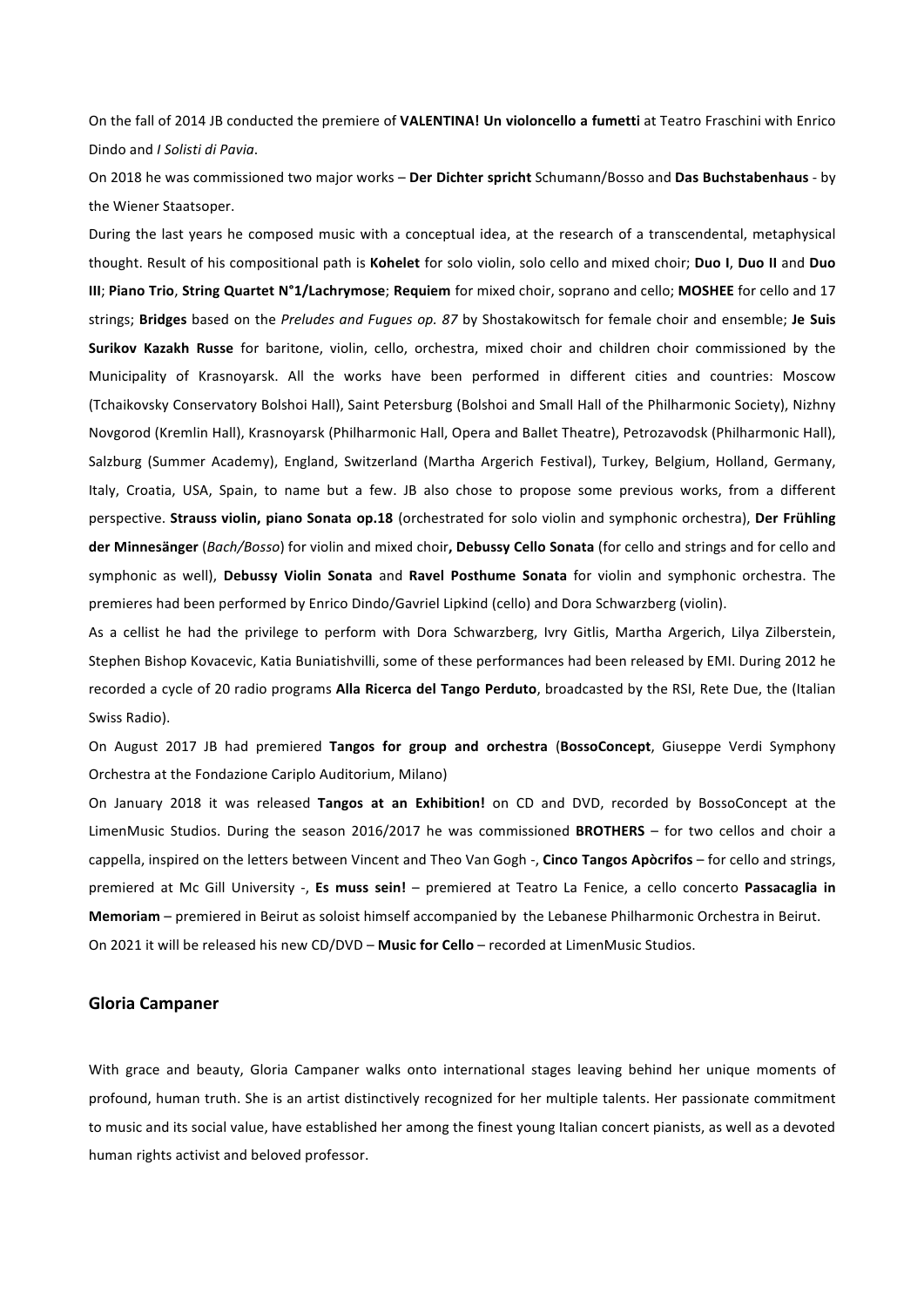

Her vast repertoire spans from Bach to modern,

contemporary composers. Her innovative performances place her side by side with jazz and folk musicians as well as ballet, choreographers, modern dancers, visual artists, actors, philosophers, comedians, DJs and electronic music producers, making her one of the most eclectic and versatile pianists of her generation.

Born in the Venetian inlands, Gloria has received more than twenty national and international first prizes. Since her debut at the age of twelve with the Venice Symphony Orchestra, her rapidly advancing career as a soloist and chamber musician, has led her to be a guest of some of the most prestigious festivals all over the world. International press has praised Gloria's 'extremely deep musicality, remarkable fluidity, nuancing and sense of style which put her in the ranks of pianists with exceptional qualities' (Walter Arlen, Los Angeles Times).

Gloria Campaner is a laureate of international competitions such as the Paderewski International Piano Competition in Los Angeles (Silver Medal, Best Paderewski and Chopin performances), the Ibla Grand Prize (First Prize, Prokofiev Special Award), the XI Concours International de Musique du Maroc in Casablanca (Prix de Jury, Franz Liszt), and the Cultural Foundation Pro Europa in Freiburg (European Prize for Culture).

In the years 2011-12 she was nominated 'Ambassador of Culture' from the EU for the project 'Piano: reflet de la culture européenne', she was awarded a scholarship from the Johannes Brahms Foundation in Baden – Baden and had been the first Italian female pianist ever awarded a fellowship by the London's Borletti - Buitoni Trust (2014).

Her training is rooted in the best international pedagogical traditions through Bruno Mezzena, Konstantin Bogino, and Fany Solter with whom she gained her 'konzert -examen- Diplom 'at the HFM of Karlsruhe in Germany. Gloria has also been selected to participate in masterclasses by Jerome Rose, Sergio Perticaroli, Pavel Gililov, Lilya Zilberstein, Dmitri Bashkirov, and Boris Petrushansky.

After her Carnegie Hall débuts in 2010, Gloria's music making has gained a recognized world-wide status. Recent highlights include tours in all the continents: Europe, China, Japan, South Africa, Armenia, Lebanon, USA, Israel, Latin America, India, Easter Island, and even Myanmar where she performed for a charity event in one of the first public concert after the end of the national dictatorship.

Gloria's charismatic musicianship and devotion for chamber music has created numerous artistic collaborations across the globe with musicians such as Johannes Moser, Ivry Gitlis, Ana Chumachenco, Michael Kugel, Sergei Krylov, Quartetto di Cremona, Azahar Ensemble, Borusan Quartet, Angela Hewitt to name a few and as well as with principal soloists of most prestigious orchestras (Berliner Philharmonic, La Scala Philharmony, National Orchestra of Santa Cecilia in Roma, Royal Concertgebouw Orchestra of Amsterdam, Seattle Symphony Orchestra and Metropolitan Opera